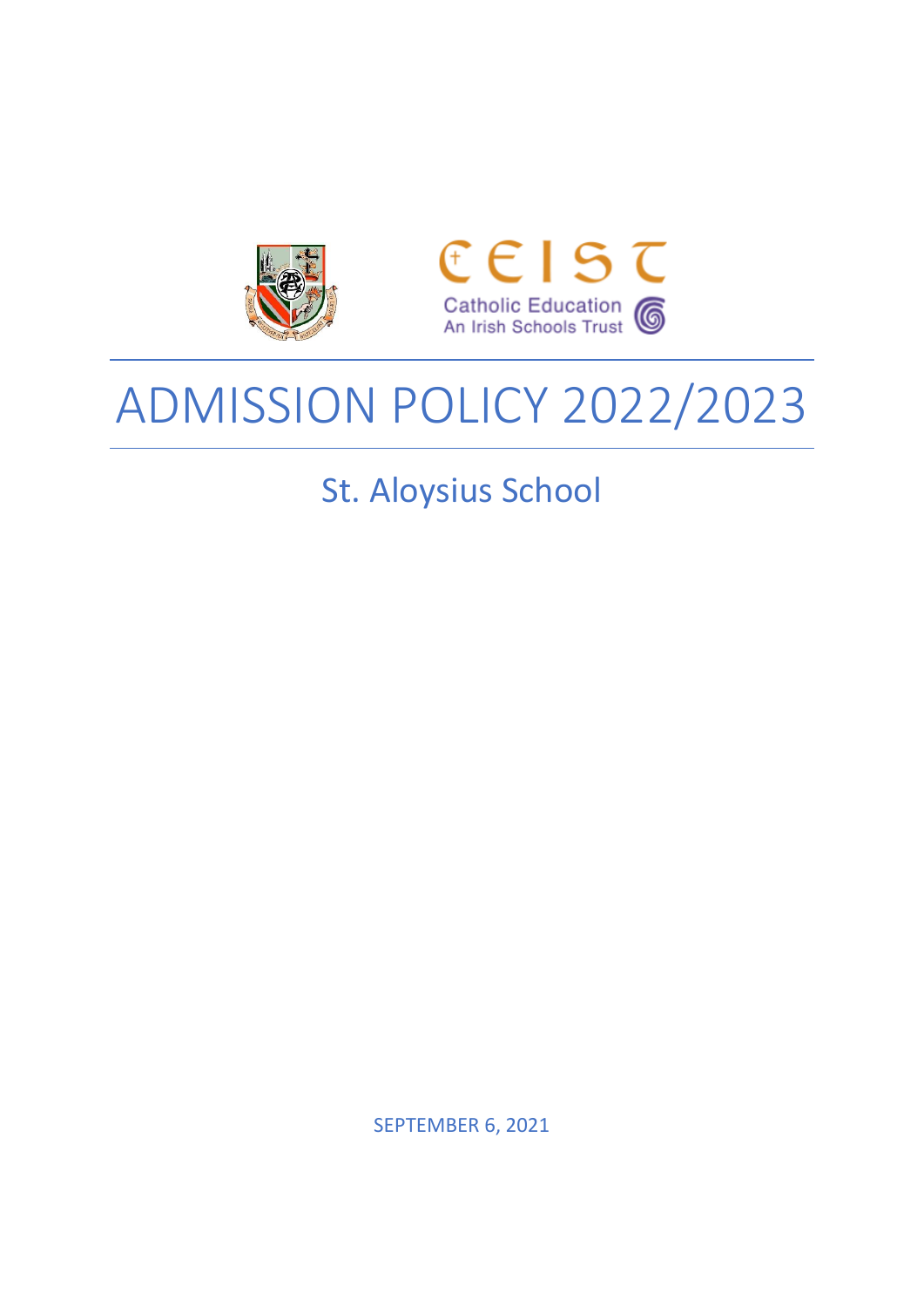**This Policy was approved by the Trustees CEIST on 19th August 2020 and ratified at the St. Aloysius Board of Management Meeting on Monday 24th August 2020**

# **Contents**

| 4. Categories of Special Educational Needs catered for in the special class 5          |  |
|----------------------------------------------------------------------------------------|--|
|                                                                                        |  |
|                                                                                        |  |
|                                                                                        |  |
|                                                                                        |  |
|                                                                                        |  |
|                                                                                        |  |
|                                                                                        |  |
|                                                                                        |  |
|                                                                                        |  |
|                                                                                        |  |
| 15. Procedures for admission of students to other years and during the school year  10 |  |
|                                                                                        |  |
| 17. Arrangements regarding students not attending religious instruction  11            |  |
|                                                                                        |  |
|                                                                                        |  |
|                                                                                        |  |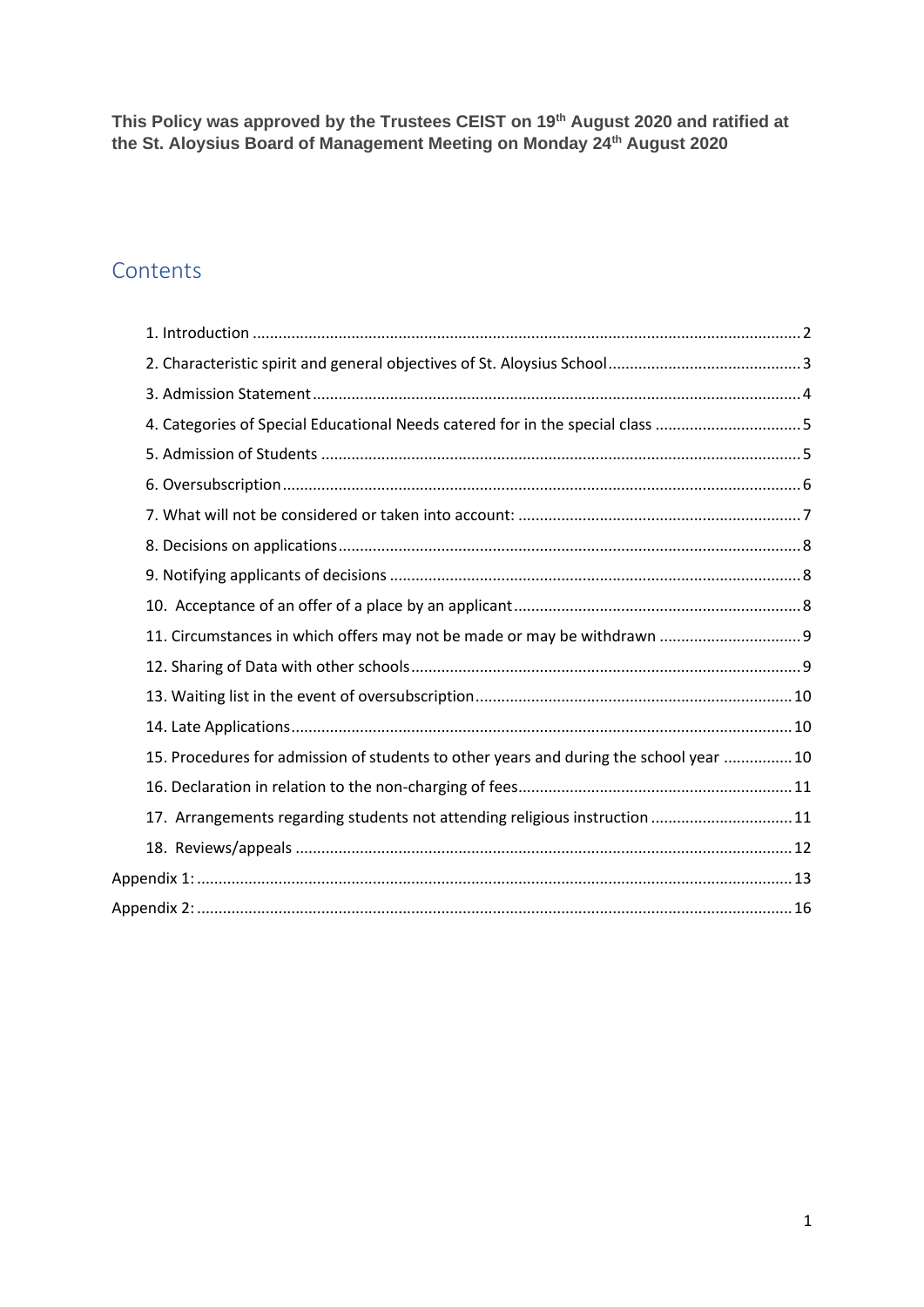# **Admission Policy**





**ADMISSION POLICY OF St. Aloysius School SCHOOL ADDRESS: Sharman Crawford Street, Cork City. ROLL NUMBER: 62630J SCHOOL PATRON: CEIST CLG**

#### <span id="page-2-0"></span>**1. Introduction**

This Admission Policy complies with the requirements of the Education Act 1998, the Education (Admission to Schools) Act 2018 and the Equal Status Act 2000. In drafting this policy, the board of management of the school has consulted with school staff, the school patron and with parents of children attending the school.

The policy was approved by the school patron on 19<sup>th</sup> August 2020. It is published on the school's website and will be made available in hardcopy, on request, to any person who requests it.

The relevant dates and timelines for St. Aloysius School admission process are set out in the school's annual admission notice which is published annually on the school's website at least one week before the commencement of the admission process for the school year concerned.

This policy must be read in conjunction with the annual admission notice for the school year concerned.

The application form for admission is published on the school's website and will be made available in hardcopy on request to any person who requests it.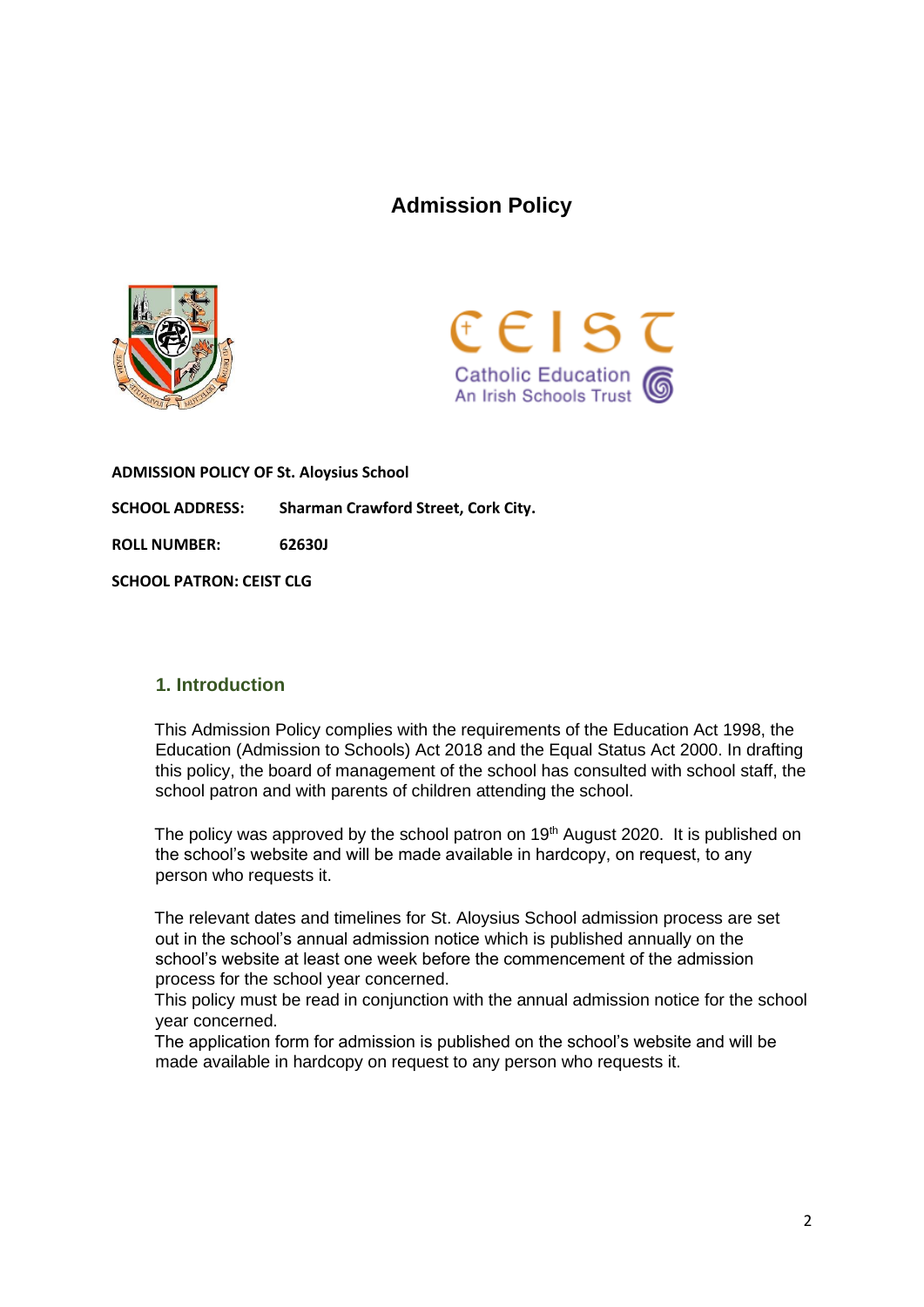## <span id="page-3-0"></span>**2. Characteristic spirit and general objectives of St. Aloysius School**





St. Aloysius School is a Catholic all girls voluntary secondary school with a Catholic ethos under the trusteeship of CEIST (Catholic Education an Irish Schools' Trust). St. Aloysius School draws on the richness of the religious and cultural heritage of the past, interpreted and lived out for students living in today's world. The charism of foundress Catherine McAuley of the Religious Order, Sisters of Mercy, who began this school in 1839 is of very significant importance in the life of the school.

As a CEIST school, St. Aloysius School values teaching as one of the most important of all human activities. Our school seeks to build a quality learning community that welcomes, and bears witness to the Gospel values of Jesus Christ, expressed through the lens of the CEIST Charter.

These values are encapsulated in the core values which are intended to support and nourish the lives of the people who are at the heart of our schools.

- Promoting Spiritual and Human Development
- Achieving Quality in Teaching and Learning
	- Showing Respect for Every Person
		- **Creating Community**
		- Being Just and Responsible

St. Aloysius School is inspired by the words of Jesus Christ to his disciples, "I have come that they may have life and have it to the full" (Jn 10:10). Because of this, St. Aloysius School provides a rich, holistic education in the Catholic tradition where engagement with and development of the whole person; the intellectual, moral, religious, physical, spiritual and psychological are at the core of our practice.

Education has as its goal the formation of a human person who is free, rational and mature in his/her relationships. St. Aloysius School offers educational opportunities which promote excellence so that students can respond responsibly and creatively to their own lives, the lives of others and to the earth, which is our common home.

In St. Aloysius School the dignity and uniqueness of every human being as a child of God is acknowledged and affirmed. The Catholic school is an inclusive community, ideally built on love and formed by the interaction and collaboration of its various components: students, teachers, non-teaching staff, parents and members of the Board of Management. Catholic schools are also outward looking. They are connected to their local parish and Diocese and other local organisations which enrich the life of the school. Our school draws on the rich resources of the local community and, in turn, contributes to the life of the local community.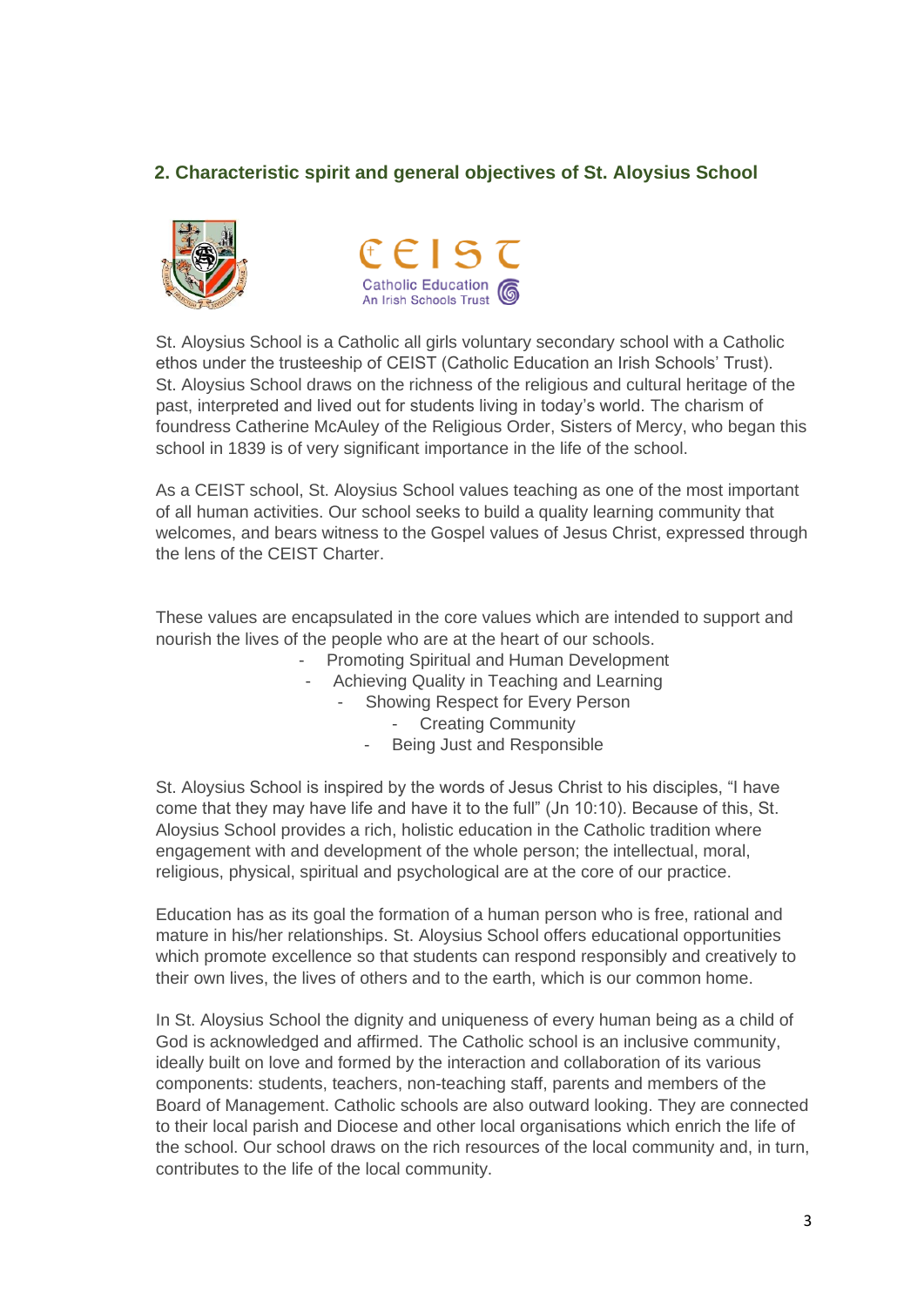As a Catholic school, Religious Education is central to our curriculum. Alongside Religious Education, the school supports the formation in faith of our students through many school-based experiences of prayer and ritual. All students' spiritual growth is further enhanced through such areas as sport, language, nature, art, poetry and music.

In accordance with S.15 (2) (b) of the Education Act, 1998, the Board of Management of St. Aloysius School shall uphold, and be accountable to the patron for so upholding, the characteristic spirit of the school as determined by the cultural, educational, moral, religious, social, linguistic and spiritual values and traditions which inform and are characteristic of the objectives and conduct of the school.

"Catholic Ethos" in the context of a Catholic voluntary secondary school means the ethos and characteristic spirit of the Roman Catholic Church which aims to promote:

(a) The full and harmonious development of all aspects of the person,

including the intellectual, physical, cultural, moral and spiritual aspects; (b) A living relationship with God and with other people;

(c) A philosophy of life inspired by belief in God and in the life, death and resurrection of Jesus;

and

(d) The formation of the pupils in the Catholic faith

in accordance with the doctrines, practices and traditions of the Roman Catholic Church, and/or such ethos and/or characteristic spirit as may be determined or interpreted from time to time by the Irish Episcopal Conference.

Catholic education is therefore a lifelong process of human growth and development which has been at the heart of the Church's mission since Jesus Christ urged his disciples to 'go teach all nations'. The person of Christ is the core of Catholic education.

#### **Mission Statement and general objectives of St. Aloysius School:**

St. Aloysius School is a Catholic School founded by the Mercy Order in 1839. It has a long tradition of academic excellence and is committed to the development of the whole student. It offers a curriculum designed to meet fully the needs of the student. The school wishes to cater for the academic, spiritual, moral, aesthetic, interpersonal and physical needs of the student. The characteristics of the school are the pursuit of tolerance, compassion and a sense of justice and equality for all.

We aim to develop in each student self-respect, respect for others and confidence. The school and its staff value its partnership with parents in meeting the personal and educational requirements of students and staff alike.

#### <span id="page-4-0"></span>**3. Admission Statement**

St. Aloysius School will not discriminate in its admission of a student to the school on any of the following grounds: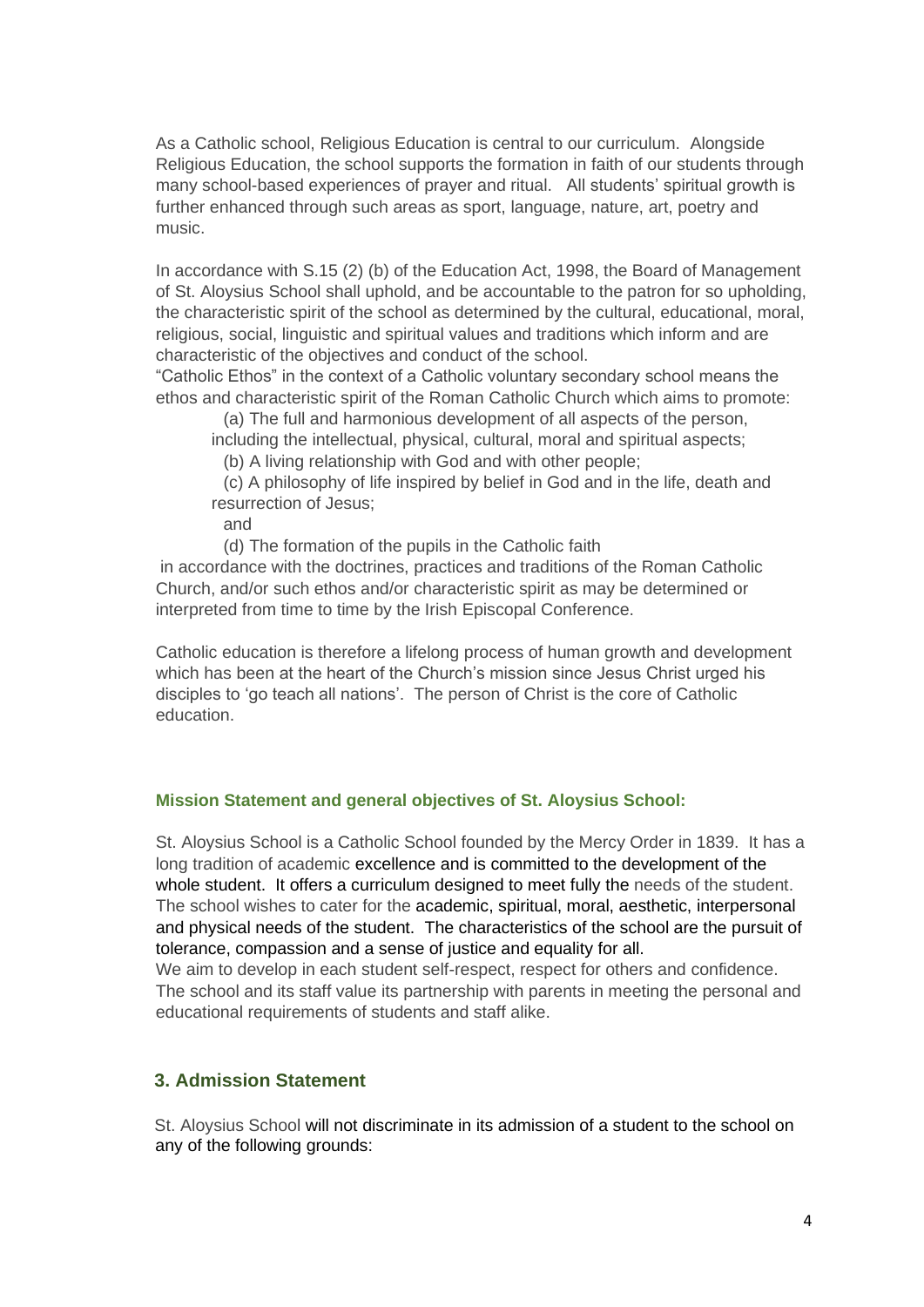Gender, civil status, family status, sexual orientation, religion, disability, race, ethnicity, member of the Traveller community or on the ground that the student or the applicant in respect of the student concerned has special educational needs

As per section 61(3) of the Education Act 1998, 'civil status ground', 'disability ground', 'discriminate', 'family status ground', 'gender ground', 'ground of race', 'religion ground', 'sexual orientation ground' and 'Traveller community ground' shall be construed in accordance with section 3 of the Equal Status Act 2000.

#### **Single Gender Schools:**

St. Aloysius School is an all-girls school and does not discriminate where it refuses to admit a boy from applying for admission to this school.

#### **Post-Primary Denominational Schools:**

St. Aloysius School is a school whose objective is to provide education in an environment which promotes Catholic religious values and does not discriminate where it admits a student of Catholic denomination in preference to others.

#### **All Denominational Schools:**

St. Aloysius School is a school whose objective is to provide education in an environment which promotes Catholic religious values and does not discriminate where it refuses to admit as a student a person who is not Catholic and it is proved that the refusal is essential to maintain the ethos of the school.

#### **Schools with Special Educational Classes:**

St. Aloysius School is a school which has established a class; with the approval of the Minister for Education and Skills, which provides an education exclusively for students with a category or categories of special educational needs specified by the Minister and may refuse to admit to the class a student who does not have the category of needs specified.

### <span id="page-5-0"></span>**4. Categories of Special Educational Needs catered for in the special class**

St. Aloysius School with the approval of the Minister for Education and Skills, has established a class to provide an education exclusively for students with Autistic Spectrum Disorder (DSM-IV, DSM-V/ICD 10).

This Admission Policy must be read in conjunction with St. Aloysius School Admissions Policy for our Special Needs Class, this policy is available on our website [www.stalscork.com.](http://www.stalscork.com/) Also, please see Appendix 2 for information regarding the Admission of students into the Special Class.

#### <span id="page-5-1"></span>**5. Admission of Students**

St. Aloysius School shall admit each student seeking admission except where –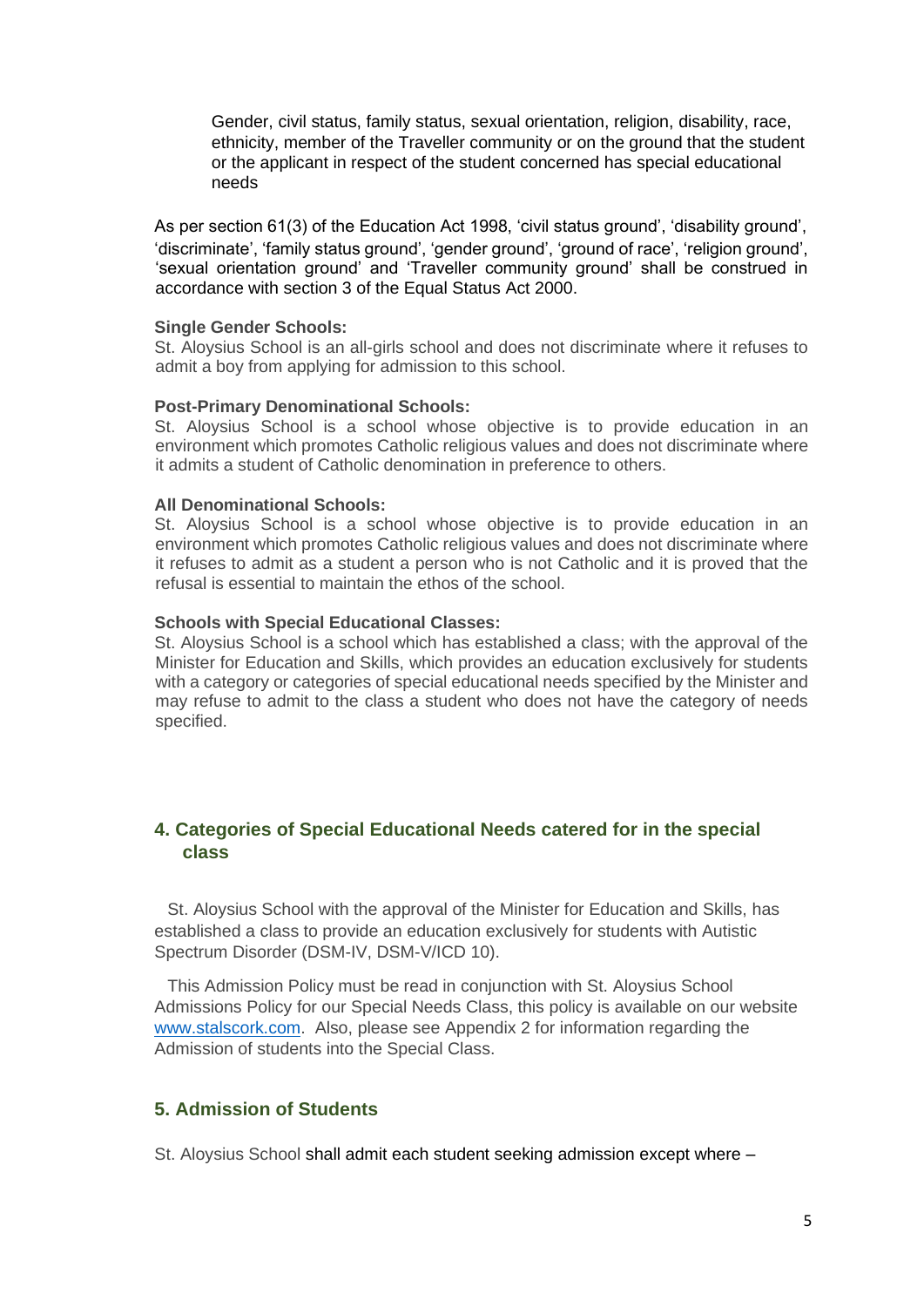- a) The school is oversubscribed (please see section 6 below for further details)
- b) A parent of a student, when required by the principal in accordance with section 23(4) of the Education (Welfare) Act 2000, fails to confirm in writing that the code of behaviour of the school is acceptable to him or her and that he or she shall make all reasonable efforts to ensure compliance with such code by the student
- c) St. Aloysius School provides education exclusively for girls and may refuse to admit a person who is not of the gender provided by this school.
- d) St. Aloysius School is a Catholic school and may refuse to admit as a student a person who is not of Catholic denomination where it is proved that the refusal is essential to maintain the ethos of the school.
- e) The special class attached to St. Aloysius School provides an education exclusively for students with Autistic Spectrum Disorder (DSM-IV, DSM-V/ICD 10) and the school may refuse admission to this class, where the student concerned does not have the specified category of special educational needs provided for in this class.

#### <span id="page-6-0"></span>**6. Oversubscription**

In the event that the school is oversubscribed, the school will, when deciding on applications for admission, apply the following selection criteria in the order listed below to those applications that are received within the timeline for receipt of applications as set out in the school's annual admission notice as follows:

- 1. Applicants with siblings already in the school.
- 2. Applicants attending the supply school listed below.
- 3. Siblings of past pupils of the school.
- 4. Daughters of present staff
- 5. Daughters or granddaughters of past pupils of the school. (see note \*)
- 6. All other students

\* In relation to (5) parents and grandparents having attended, a school may only apply this criterion to a maximum of 25% of the available spaces as set out in the school's annual admission notice).

Supply Primary Schools

1. St. Marie's of the Isle, Bishop Street, Cork.

Where there are fewer places than applicants in a given category, a lottery will apply in allocating places within that category. The lottery will be supervised by: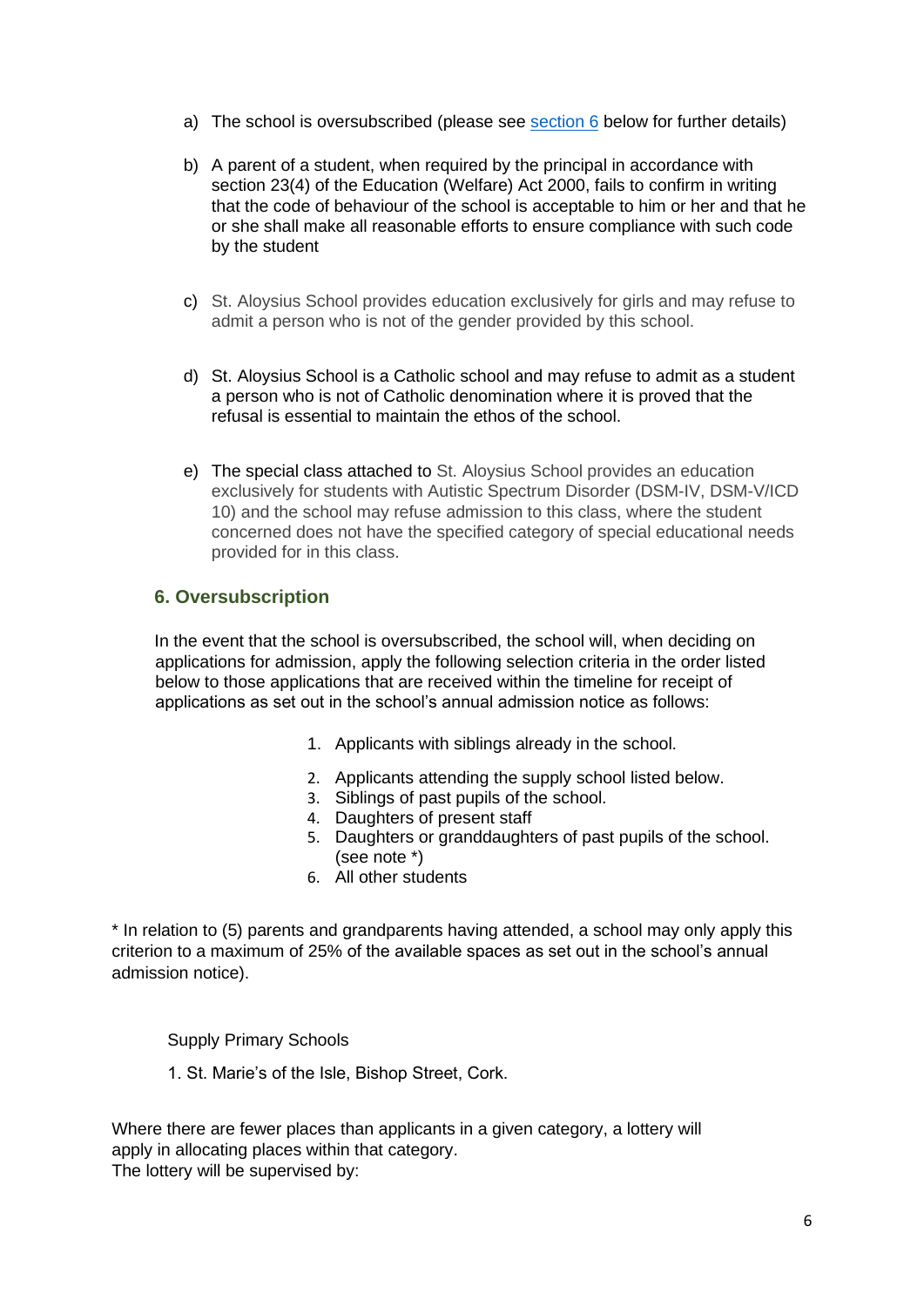- A member of the Board of Management
- The Principal
- An independent monitor taken from the approved list of Independent Chairpersons or a member of an Garda Siochána
- All applicants within the category will have their names entered for the lottery and names will be drawn until all places are filled.
- When all places are filled, names of applicants in this category will continue to be drawn to establish the order of applicants on the waiting list.
- Names of all other applicants will also be drawn in strict order of the categories above to determine each applicant's place on the waiting list.
- If a vacancy arises, the place will be offered to the applicant highest on the waiting list. If for any reason a place is not accepted that place will then be offered to the next applicant on the waiting list.
- The school will contact parents/guardians to inform them of any changes to the waiting list. Parents/Guardians may contact the school at any time to request an update on their child's position on the waiting list.

Applications which are received by the school after the original deadline (as set out in the schools admission notice) – the name of the applicant will be added to the end of this waiting list in order of application date for the year in which admission is sought.

## <span id="page-7-0"></span>**7. What will not be considered or taken into account:**

In accordance with section 62(7)(e) of the Education Act, the school will not consider or take into account any of the following in deciding on applications for admission or when placing a student on a waiting list for admission to the school:

Points (a) to (g) must be included here by all schools. There are limited exceptions to some of these (highlighted in red below) and schools must retain the exceptions that apply to them and delete those that do not:

- (a) a student's prior attendance at a pre-school or pre-school service, including naíonraí,
- (b) the payment of fees or contributions (howsoever described) to the school;
- (c) a student's academic ability, skills or aptitude; other than in relation to the admission to the special class insofar as it is necessary in order to ascertain whether or not the student has the category of special educational needs concerned.
- (d) the occupation, financial status, academic ability, skills or aptitude of a student's parents;
- (e) a requirement that a student, or his or her parents, attend an interview, open day or other meeting as a condition of admission;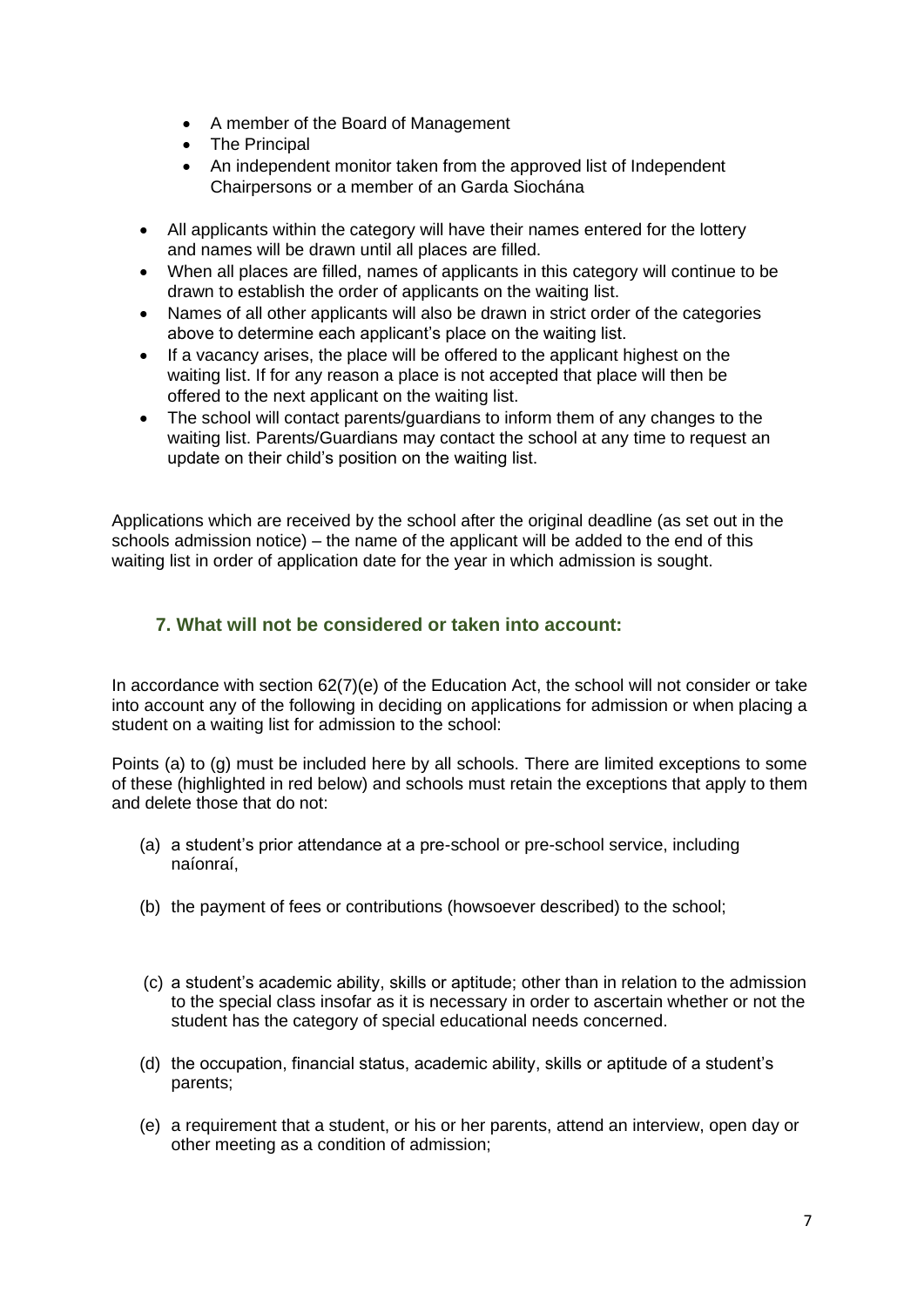- (f) a student's connection to the school by virtue of a member of his or her family attending or having previously attended the school; other than, the selection criterion based on (1) siblings of a student attending or having attended the school and/or (2) parents or grandparents of a student having attended the school. In relation to (2) parents and grandparents having attended, a school may only apply this criterion to a maximum of 25% of the available spaces as set out in the school's annual admission notice).
- (g) the date and time on which an application for admission was received by the school. This is subject to the application being received at any time during the period specified for receiving applications set out in the annual admission notice of the school for the school year concerned.

This is also subject to the school making offers based on existing waiting lists (up until 31<sup>st</sup> January 2025 only).

#### <span id="page-8-0"></span>**8. Decisions on applications**

All decisions on applications for admission to St. Aloysius School will be based on the following:

- Our school's admission policy
- The school's annual admission notice (where applicable)
- The information provided by the applicant in the school's official application form received during the period specified in our annual admission notice for receiving applications

(Please see section 14 below in relation to applications received outside of the admissions period and section 15 below in relation to applications for places in years other than the intake group.)

Selection criteria that are not included in our school admission policy will not be used to make a decision on an application for a place in our school.

#### <span id="page-8-1"></span>**9. Notifying applicants of decisions**

Applicants will be informed in writing as to the decision of the school, within the timeline outlined in the annual admissions notice.

If a student is not offered a place in our school, the reasons why they were not offered a place will be communicated in writing to the applicant, including, where applicable, details of the student's ranking against the selection criteria and details of the student's place on the waiting list for the school year concerned.

Applicants will be informed of the right to seek a review/right of appeal of the school's decision (see section 18 below for further details).

#### <span id="page-8-2"></span>**10. Acceptance of an offer of a place by an applicant**

In accepting an offer of admission from [school name], you must indicate—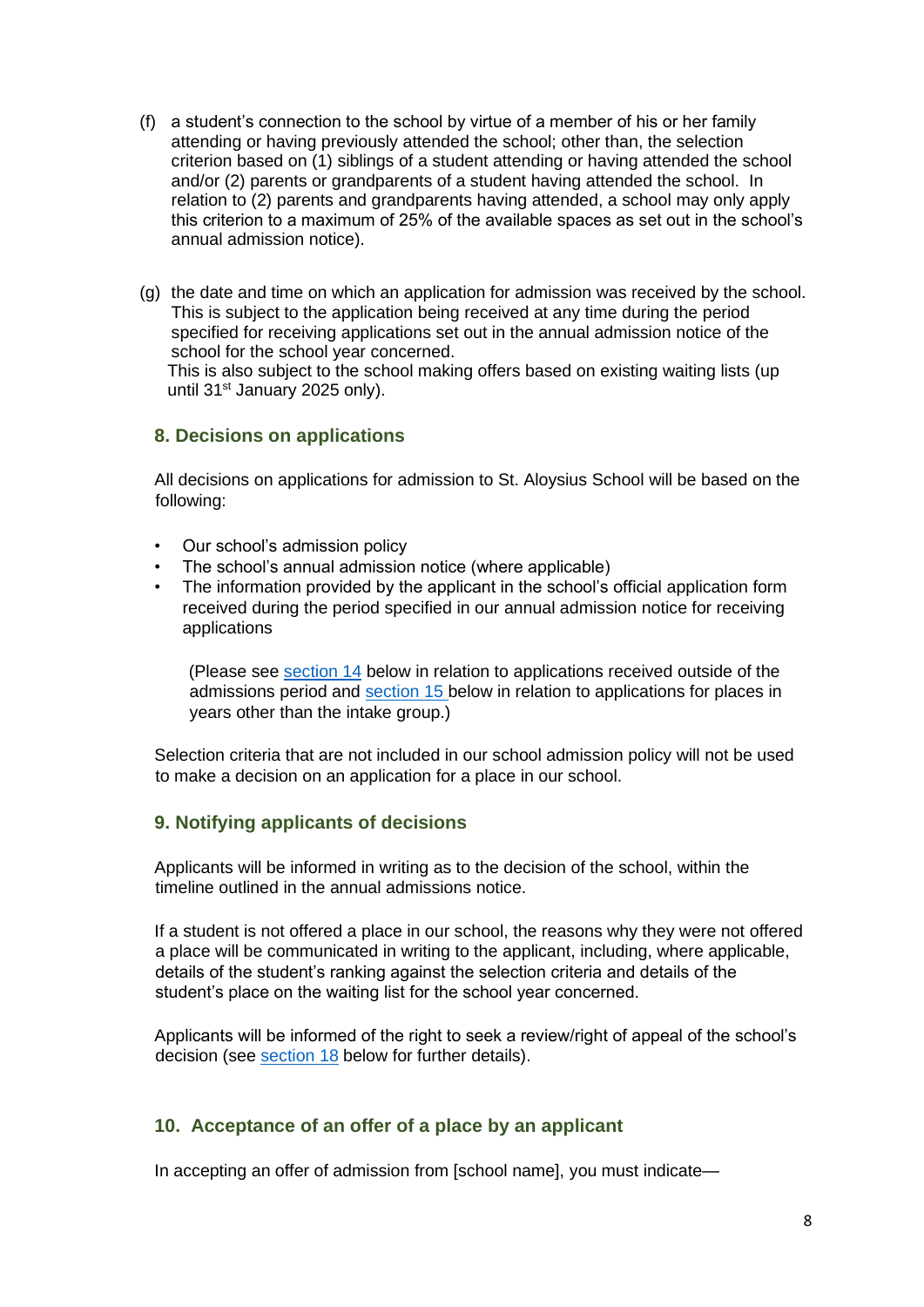(i) whether or not you have accepted an offer of admission for another school or schools. If you have accepted such an offer, you must also provide details of the offer or offers concerned and

(ii) whether or not you have applied for and awaiting confirmation of an offer of admission from another school or schools, and if so, you must provide details of the other school or schools concerned.

Applicants should be aware that failure to disclose this information on the acceptance of a place may lead to an offer being withdrawn by the school.

#### <span id="page-9-0"></span>**11. Circumstances in which offers may not be made or may be withdrawn**

An offer of admission may not be made or may be withdrawn by St. Aloysius School where—

- (i) it is established that information contained in the application is false or misleading.
- (ii) an applicant fails to confirm acceptance of an offer of admission on or before the date set out in the annual admission notice of the school.
- (iii) the parent of a student, when required by the principal in accordance with section 23(4) of the Education (Welfare) Act 2000, fails to confirm in writing that the code of behaviour of the school is acceptable to him or her and that he or she shall make all reasonable efforts to ensure compliance with such code by the student; or
- (iv) an applicant has failed to comply with the requirements of 'acceptance of an offer' as set out in section 10 above.
- (v) The board of management has a duty of care to ensure as far as practicable the health and safety of the students and staff of the school. In addition, the board of management is required under section 15(1) of the Education Act 1998 to provide, or cause to be provided, an appropriate education for each student at the school for which that board has responsibility.

An application for admission may be refused, therefore, where the admission of the applicant would pose a significant risk to the health and safety of the applicant or students and staff of the school, or risk significantly interfering with the right of other students to an appropriate education.

#### <span id="page-9-1"></span>**12. Sharing of Data with other schools**

Applicants should be aware that section 66(6) of the Education (Admission to Schools) Act 2018 allows for the sharing of data between schools in order to facilitate the efficient admission of students. Section 66(6) allows a school to provide a patron or another board of management with a list of the students in relation to whom—

- (i) an application for admission to the school has been received,
- (ii) an offer of admission to the school has been made, or

(iii) an offer of admission to the school has been accepted.

The list may include any or all of the following: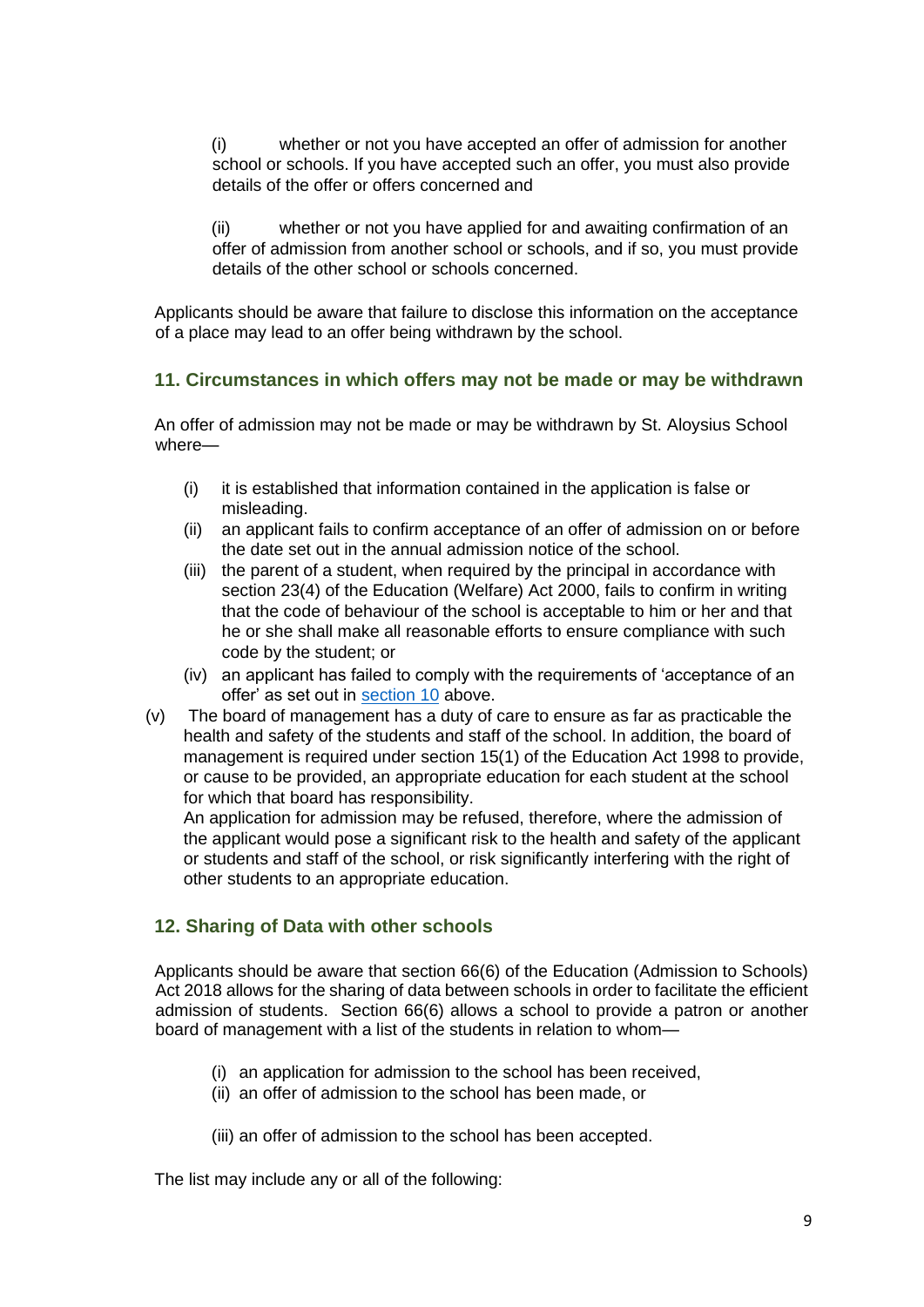- (i) the date on which an application for admission was received by the school;
- (ii) the date on which an offer of admission was made by the school;
- (iii) the date on which an offer of admission was accepted by an applicant;
- (iv) a student's personal details including his or her name, address, date of birth and personal public service number (within the meaning of section 262 of the Social Welfare Consolidation Act 2005).

#### <span id="page-10-0"></span>**13. Waiting list in the event of oversubscription**

In the event of there being more applications to the school year concerned than places available, a waiting list of students whose applications for admission to St. Aloysius School were unsuccessful due to the school being oversubscribed will be compiled and will remain valid for the school year in which admission is being sought.

Placement on the waiting list of St. Aloysius School is in the order of priority assigned to the students' applications after the school has applied the selection criteria in accordance with this admission policy.

Offers of any subsequent places that become available for and during the school year in relation to which admission is being sought will be made to those students on the waiting list, in accordance with the order of priority in relation to which the students have been placed on the list.

#### <span id="page-10-1"></span>**14. Late Applications**

All applications for admission received after the closing date as outlined in the annual admission notice will be considered and decided upon in accordance with our school's admissions policy, the Education Admissions to School Act 2018 and any regulations made under that Act.

Late applicants will be notified of the decision in respect of their application not later than three weeks after the date on which the school received the application. Late applicants will be offered a place if there is a place available. In the event that there is no place available, the name of the applicant will be added to the waiting list for the year in which admission is sought.

### <span id="page-10-2"></span>**15. Procedures for admission of students to other years and during the school year**

**The procedures of the school in relation to the admission of students who are not already admitted to the school to classes or years other than the school's intake group are as follows:**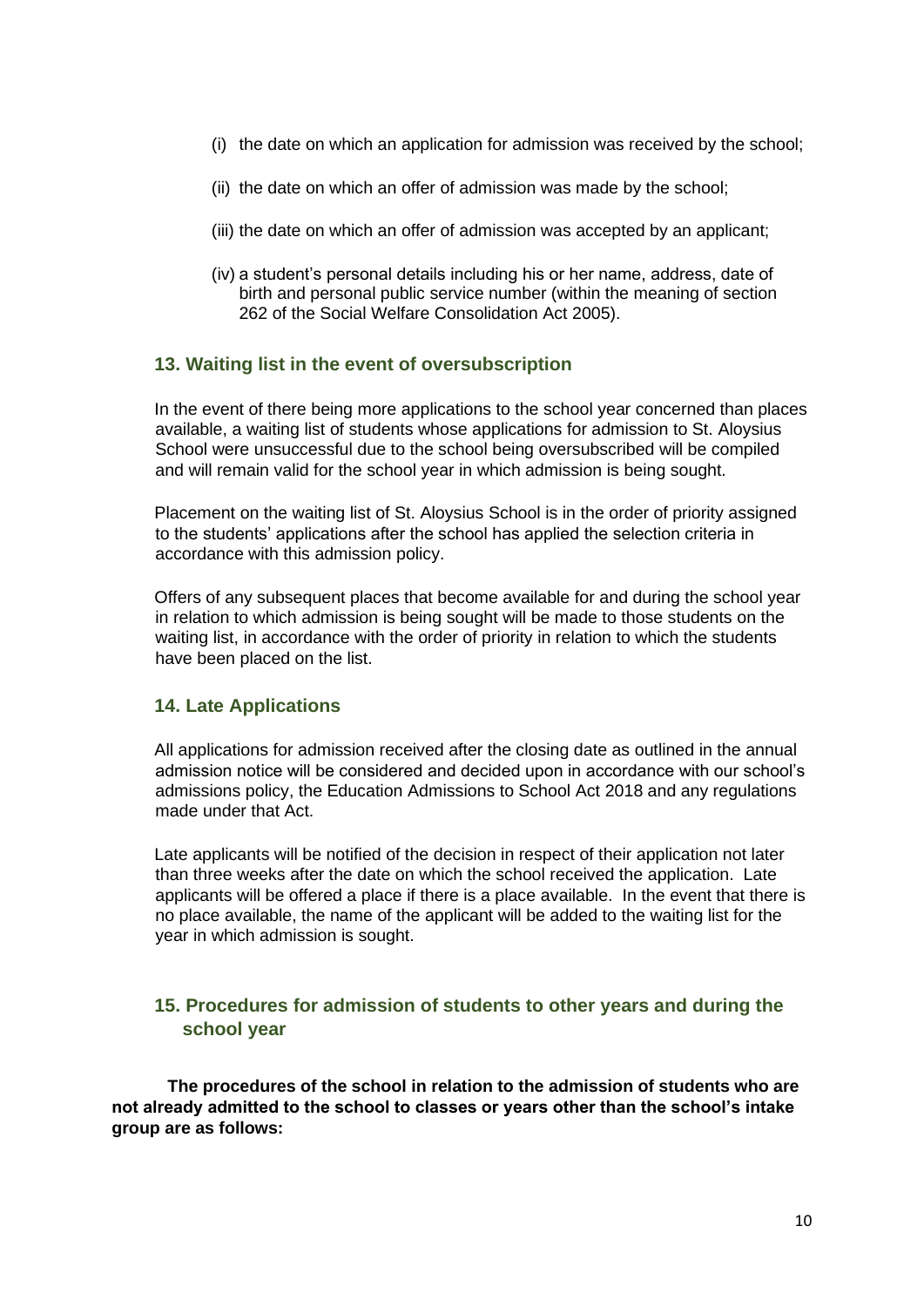- The student will be invited to attend the school accompanied by their parents/guardian at which the education needs and appropriate year group for the student will be decided.
- Priority will always be given to siblings of an existing student.
- The student will be informed of the subject options available at time of admission to the school.
- The board of management has a duty of care to ensure as far as practicable the health and safety of the students and staff of the school. In addition, the board of management is required under section 15(1) of the Education Act 1998 to provide, or cause to be provided, an appropriate education for each student at the school for which that board has responsibility.

An application for admission may be refused, therefore, where the admission of the applicant would pose a significant risk to the health and safety of the applicant or students and staff of the school, or risk significantly interfering with the right of other students to an appropriate education.

**The procedures of the school in relation to the admission of students who are not already admitted to the school, after the commencement of the school year in which admission is sought, are as follows:**

The procedures for transfer during the school year are as outlined above.

#### <span id="page-11-0"></span>**16. Declaration in relation to the non-charging of fees**

The board of St. Aloysius School or any persons acting on its behalf shall not, except in accordance with section 64 of the Education (Admission to Schools) Act 2018, charge fees for or seek payment or contributions (howsoever described) as a condition of- (a) an application for admission of a student to the school, or

(b) the admission or continued enrolment of a student in the school.

#### <span id="page-11-1"></span>**17. Arrangements regarding students not attending religious instruction**

This section must be completed by schools that provide religious instruction to students.

**The following are the school's arrangements for students, where the parents or in the case of a student who has reached the age of 18 years, the student, who has requested that the student attend the school without attending religious instruction in the school. These arrangements will not result in a reduction in the school day of such students:**

Students are encouraged to participate in their Religion Education class in St. Aloysius School. We encourage participation of students of all faiths and of none. The parents of the student, or the student who has reached the age of 18, who wishes to attend St. Aloysius School without attending religious instruction must make a written request to the Principal. A meeting will then be arranged with the parent(s) or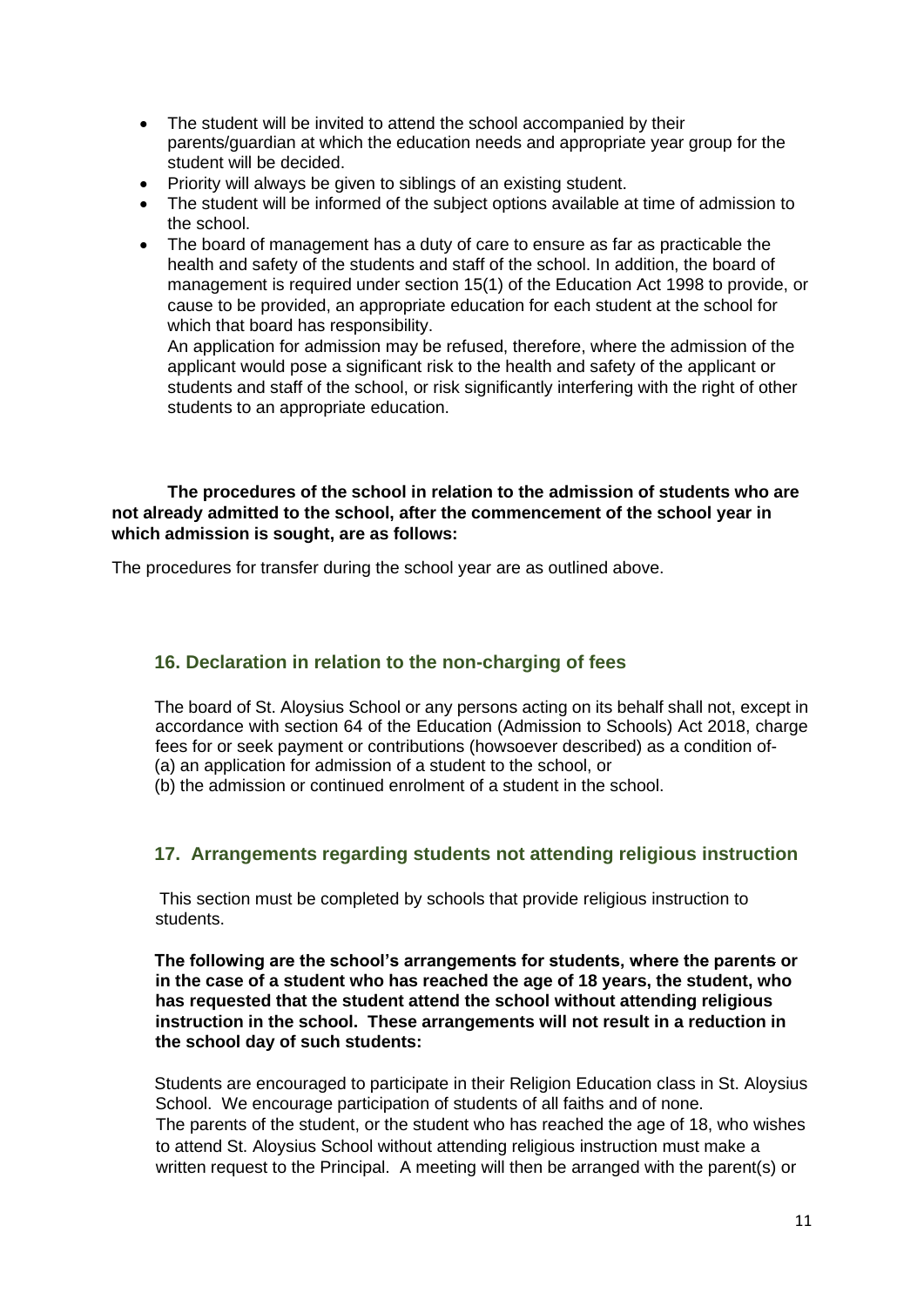the student, as the case may be, to discuss how the request will be accommodated by the school.

#### <span id="page-12-0"></span>**18. Reviews/appeals**

#### *Review of decisions by the board of Management*

The parent of the student, or in the case of a student who has reached the age of 18 years, the student, may request the board to review a decision to refuse admission. Such requests must be made in accordance with Section 29C of the Education Act 1998.

The timeline within which such a review must be requested and the other requirements applicable to such reviews are set out in the procedures determined by the Minister under section 29B of the Education Act 1998 which are published on the website of the Department of Education and Skills.

The board will conduct such reviews in accordance with the requirements of the procedures determined under Section 29B and with section 29C of the Education Act 1998.

**Note:** Where an applicant has been refused admission due to the school being oversubscribed, the applicant **must request a review** of that decision by the board of management prior to making an appeal under section 29 of the Education Act 1998. Where an applicant has been refused admission due to a reason other than the school being oversubscribed, the applicant **may request a review** of that decision by the board of management prior to making an appeal under section 29 of the Education Act 1998.

#### *Right of appeal*

Under Section 29 of the Education Act 1998, the parent of the student, or in the case of a student who has reached the age of 18 years, the student, may appeal a decision of this school to refuse admission.

An appeal may be made under Section 29  $(1)(c)(i)$  of the Education Act 1998 where the refusal to admit was due to the school being oversubscribed.

An appeal may be made under Section 29 (1)(c)(ii) of the Education Act 1998 where the refusal to admit was due a reason other than the school being oversubscribed.

Where an applicant has been refused admission due to the school being oversubscribed, the applicant **must request a review** of that decision by the board of management **prior to making an appeal** under section 29 of the Education Act 1998. (see Review of decisions by the Board of Management)

Where an applicant has been refused admission due to a reason other than the school being oversubscribed, the applicant **may request a review** of that decision by the board of management prior to making an appeal under section 29 of the Education Act 1998. (see Review of decisions by the Board of Management)

Appeals under Section 29 of the Education Act 1998 will be considered and determined by an independent appeals committee appointed by the Minister for Education and Skills. The timeline within which such an appeal must be made and the other requirements applicable to such appeals are set out in the procedures determined by the Minister under section 29B of the Education Act 1998 which are published on the website of the Department of Education and Skills.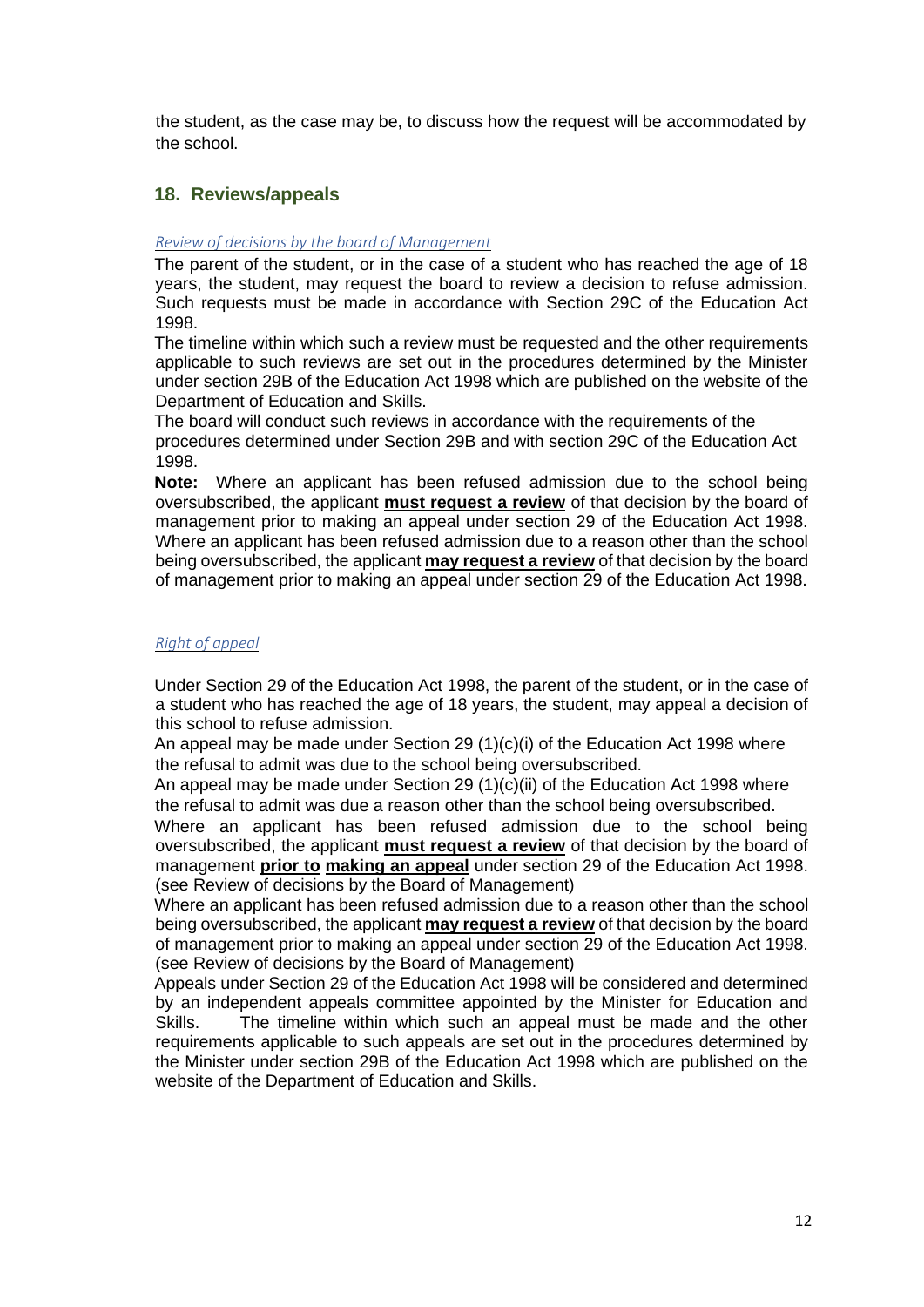# Appendix 1:

# **St. Aloysius School ANNUAL ADMISSION NOTICE**

# <span id="page-13-0"></span>**In respect of admissions to the 2022/2023 school year**

## **Admission Policy and Application Form**

A copy of the school's **Admission Policy** and the **Application Form for Admission** for St. Aloysius School is available as follows: –

To download at: www.stalscork.com

On request: By emailing office@stalscork.com or writing to St. Aloysius School, Sharman Crawford Street, Cork.

# **PART 1 - Admissions to the 2022/23 school year**

#### **Application and Decision Dates for admission to 2022/23:**

The following are the dates applicable for admission to 1<sup>st</sup> year students.

| The school will commence accepting applications for admission on                                                   | 1 <sup>st</sup> October 2021       |
|--------------------------------------------------------------------------------------------------------------------|------------------------------------|
| The school shall cease accepting applications for admission on                                                     | 22 <sup>nd</sup> October 2021      |
| The latest date by which applicants will be notified of the decision on their   November $5th$ 2021<br>application |                                    |
| The period within which applicants must confirm acceptance of an offer of<br>admission                             | No later than December<br>3rd 2021 |

Failure by the applicant to accept an offer by the 3<sup>rd</sup> December 2021 may result in the **offer being withdrawn.**

**Special Class Application and Decision Dates for admission to St. Aloysius School 2022/23:**

The following are the dates applicable for admission to the school's Special Class which caters for children with [insert details of category/categories of SEN catered for in the class] -

| The school will commence accepting applications for admission to the special class | October 1 <sup>st</sup> 2021 |
|------------------------------------------------------------------------------------|------------------------------|
| The school shall cease accepting applications for admission to the special class   | October 22nd 2021            |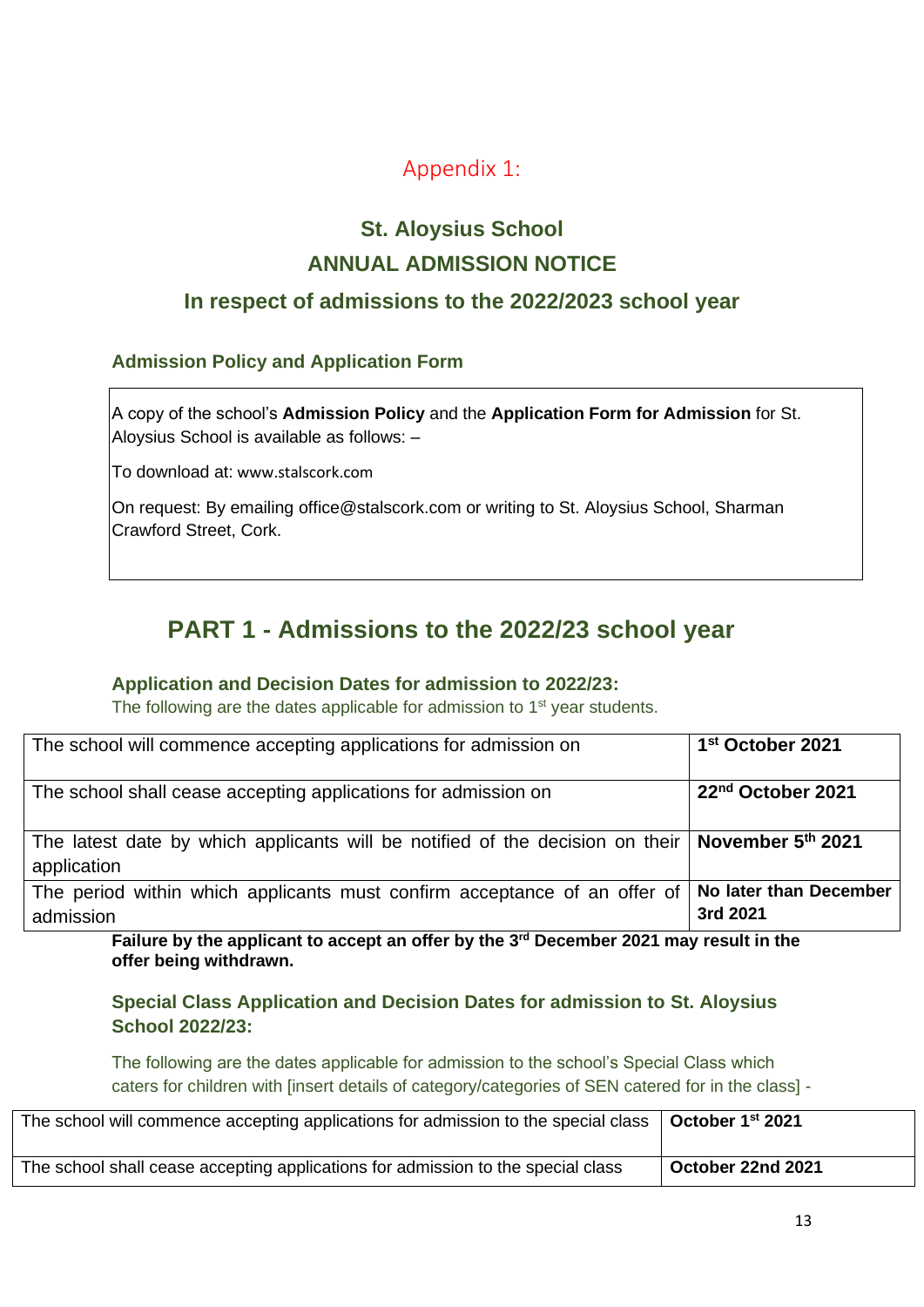| The date by which applicants will be notified of the decision on their application for <b>November 5<sup>th</sup></b> 2021 |      |
|----------------------------------------------------------------------------------------------------------------------------|------|
| admission to the special class                                                                                             |      |
| The period within which applicants must confirm acceptance of an offer of admission   No later than December 3rd           |      |
|                                                                                                                            | 2021 |

#### **\*Failure to accept an offer within the prescribed period above may result in the offer being withdrawn**

### **Number of places being made available in 2022/2023**

| The number of places being made available in 1 <sup>st</sup> year students                                                                                 | 78                                          |
|------------------------------------------------------------------------------------------------------------------------------------------------------------|---------------------------------------------|
| The number of places being made available in the special class catering for children with ASD $\begin{bmatrix} 6 & \text{in} & \text{total} \end{bmatrix}$ | currently full<br>with existing<br>students |

# **PART 2 - Admissions to 2021/22 school year**

# **Information regarding the admission process for the Intake Group for 1st year/Special Class for the 2021 school year**

## **5. Breakdown of applications in the previous year (only required if the school was oversubscribed in the previous year)**

The total number of applications for admission received by the school for admission in 1<sup>st</sup> year in the 2021/22 school year was [insert number].

| Breakdown of places allocated for 1 <sup>st</sup> Year for the 2021/22 school year: |                                           |
|-------------------------------------------------------------------------------------|-------------------------------------------|
| Number of places available                                                          |                                           |
| Number of applications received                                                     |                                           |
| Offers made and accepted under each<br>criteria                                     | Criteria 1:<br>Criteria 2:<br>Criteria 3: |
| Number of names placed on waiting list for<br>the school year concerned             |                                           |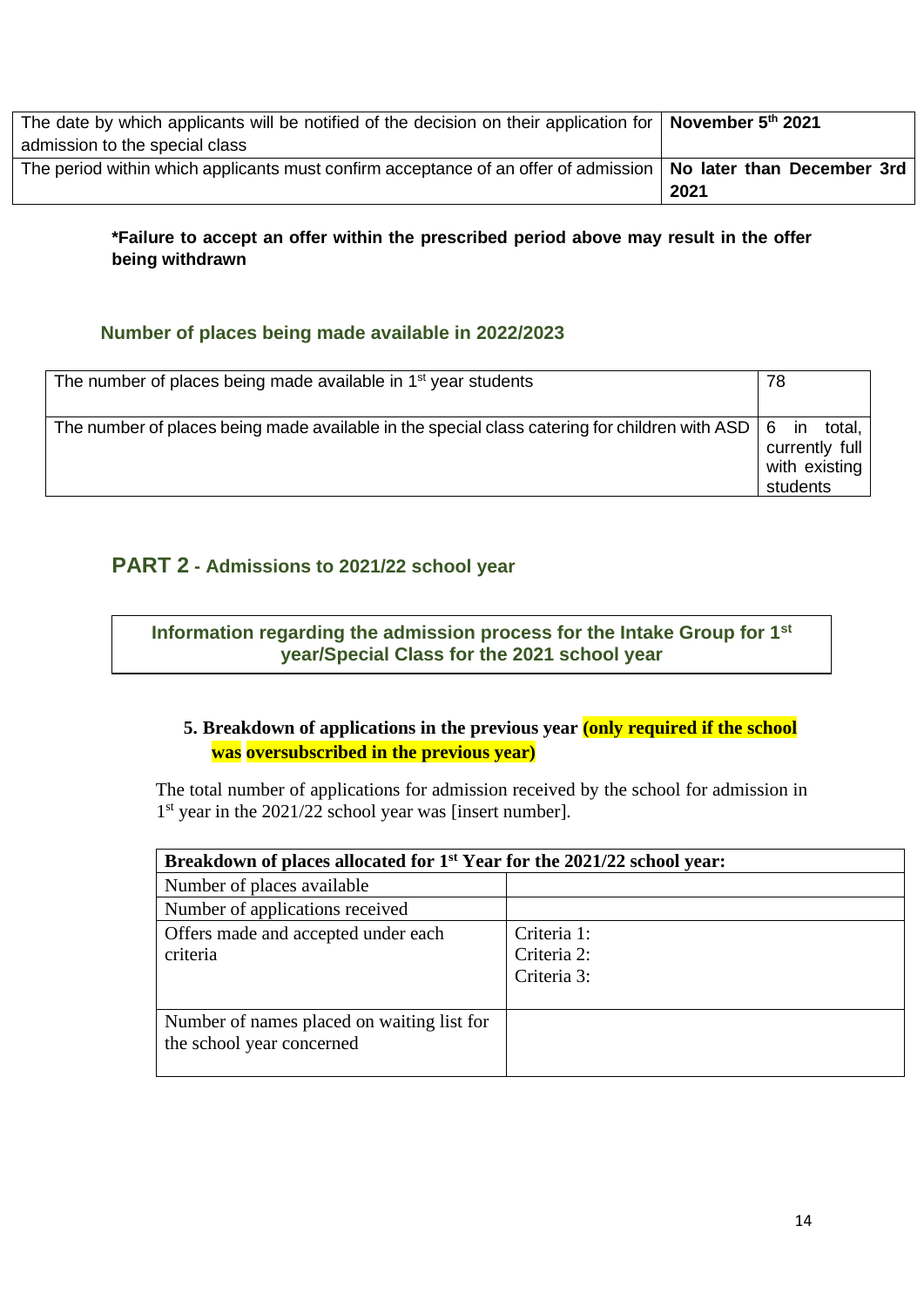The total number of applications for admission received by the school for admission in the special class catering for students with [insert category or categories of SEN catered for in the special class] in the 2021/22 school year was [insert number].

| Breakdown of places allocated for Special Class for the 2021/22 school year: |                                           |
|------------------------------------------------------------------------------|-------------------------------------------|
| Number of places available                                                   |                                           |
| Number of applications received                                              |                                           |
| Number of Offers made and accepted under<br>each criteria                    | Criteria 1:<br>Criteria 2:<br>Criteria 3: |
| Number of names placed on waiting list for<br>the school year concerned      |                                           |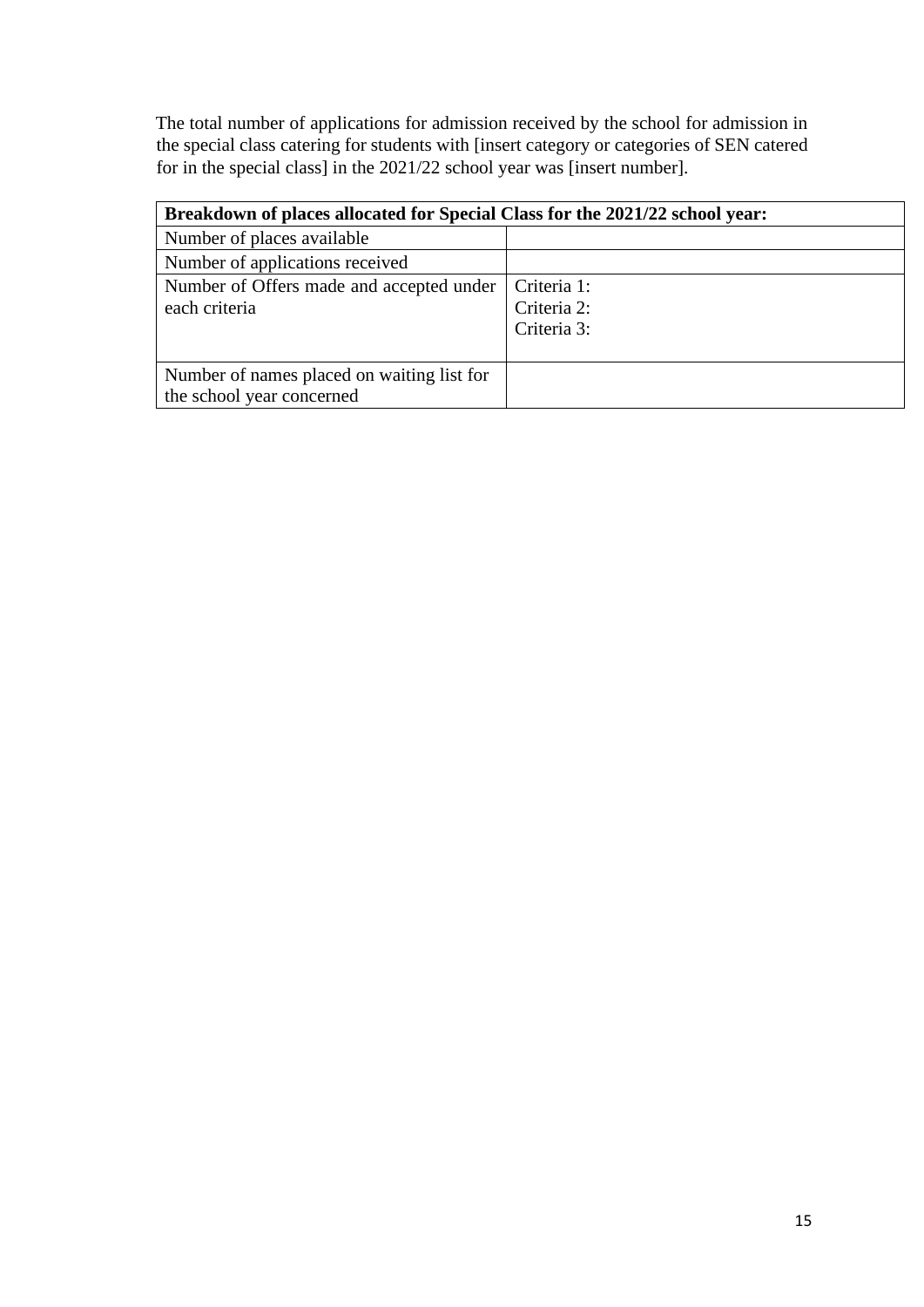# Appendix 2:

- <span id="page-16-0"></span>a. Students who apply must have a diagnosis of Autistic Spectrum Disorder (DSM-IV, DSM-V/ICD 10) and supporting original documentation in order to be considered for enrolment in the St Aloysius School ASD Programme. This documentation being in-date (in the previous 3 years) can be a determining factor in the allocation of places. Students must also have a written recommendation for placement in an ASD special class in a mainstream secondary school setting.
- b. Students who apply must have learning needs of not less than mild general learning disability in order to be considered for enrolment in the St Aloysius School ASD Programme and will be enrolled subject to the suitability of the St Aloysius School ASD Programme to meet their needs.
- c. Students who apply must in the judgement of the St Aloysius School Steering Committee have an ability to meaningfully participate in mainstream classes in order to be considered for enrolment in the St Aloysius School ASD Programme.
- d. Students must have a reasonable expectation of being able to follow school rules to be considered for enrolment in the St Aloysius School ASD Programme.
- e. Priority will be given to those students who are in the judgement of the St Aloysius School ASD Programme Steering Committee most able to meaningfully participate in mainstream classes and education but would be unable to do so without the support provided by the St Aloysius School ASD Programme.
- f. Where the number of students meeting the above criteria to an equal degree exceeds the number of places available priority will be given in accordance with the criteria of mainstream enrolment policy:
	- i. Applicants who are present students in the school.
	- ii. Applicants with siblings already in the school.
	- iii. Applicants attending the feeder schools listed below.
- g. The Principal of St Aloysius School and the ASD Programme teaching staff will carry out the enrolment procedures as set out in the criteria for mainstream selection.